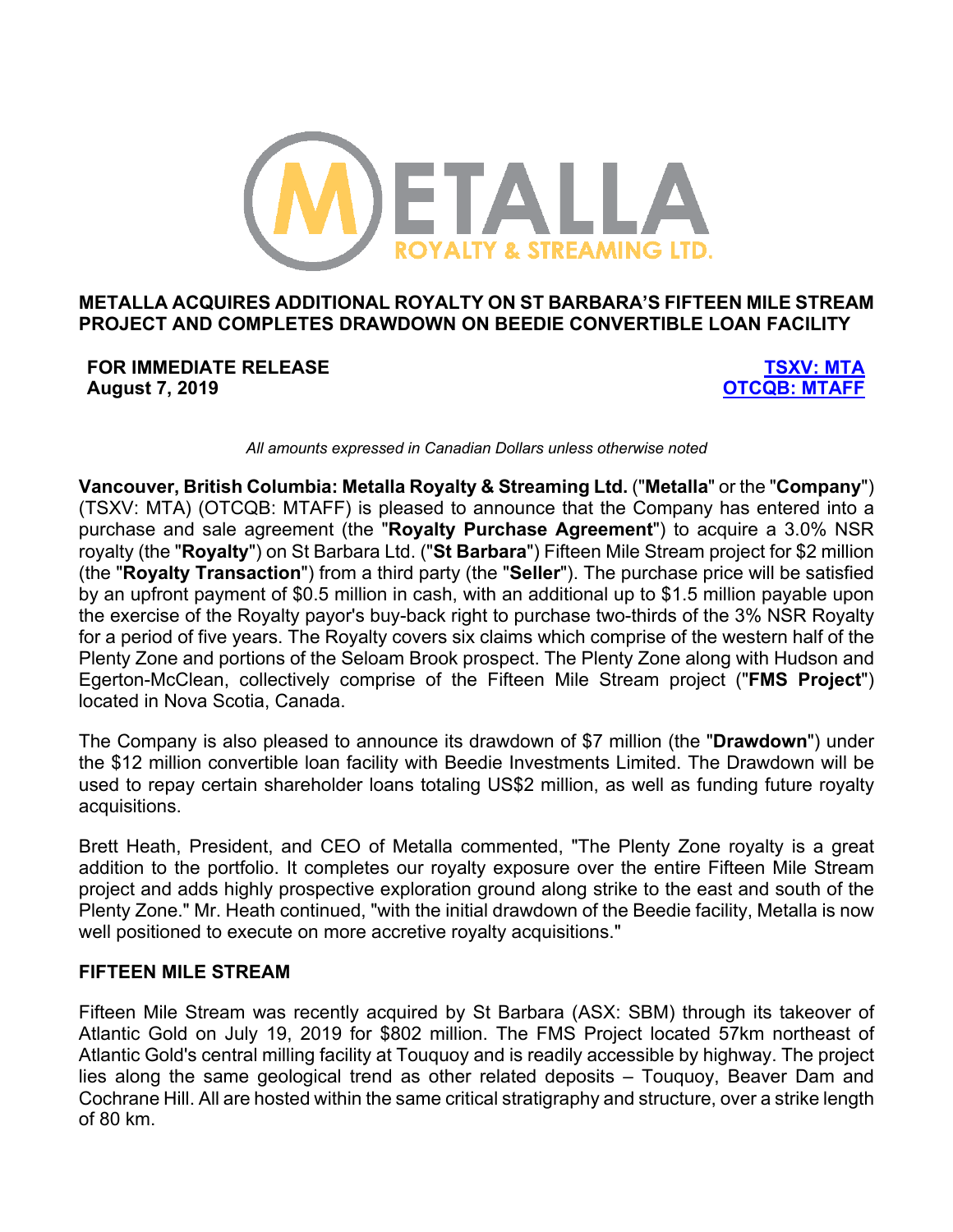The previous owner Atlantic Gold reported by press release dated March 13, 2019, an updated mineral resource estimate after recent drilling campaigns at its Touquoy, 15 Mile Stream, and Cochrane Hill deposits. Following the drilling of 35,710 metres since the last resource estimate at the FMS deposit (see technical report titled "*Moose River Consolidated Project, Nova Scotia, Canada, NI 43-101 Technical Report on Moose River Consolidated Phase 1 and 2 Expansion*" with an effective date of January 24, 2018), Atlantic Gold reported an increase of 47% or 216,000 oz. for a total of 677,000 oz. of contained gold ("Au") between the three deposits of Egerton-MacLean, Hudson, and Plenty.

|                        | Measured &<br>Indicated | Αu<br>Grade | <b>Contained</b><br>Au | <b>Inferred</b> | Au<br>Grade | <b>Contained</b><br>Au |
|------------------------|-------------------------|-------------|------------------------|-----------------|-------------|------------------------|
| <b>Pit Constrained</b> | (Kt)                    |             | (Koz)                  | (Kt)            |             | (Koz)                  |
| <b>Resources</b>       |                         | (g/t)       |                        |                 | (g/t)       |                        |
| Egerton-MacLean        | 14.60                   | 1.16        | 544                    | 1.400           | 1.24        | 56                     |
| Hudson                 | 1.800                   | 0.78        | 45                     | 400             | 1.01        | 13                     |
| Plenty                 | 2.700                   | 1.01        | 88                     | 300             | 1.56        | 15                     |
| Total                  | 19.10                   | 1.10        | 677                    | 2.100           | 1.24        | 84                     |

# **FIFTEEN MILE STREAM MINERAL RESOURCE ESTIMATE**

St Barbara has stated intends to continue to explore FMS in 2019 to expand the resource base and convert to reserves with a significant focus on the 149 Deposit. This was the first discovery of the Corridor Regional Program. A drill program of 6,000 metres was conducted to test the connections between the Egerton-MacLean Zone and the newly-discovered 149 Deposit located two (2) kilometres to the north-east, which was omitted from the recent estimate. St Barbara has stated intends to establish a mineral resource at the 149 Deposit in 2019.

# **ROYALTY PURCHASE AGREEMENT**

Pursuant to the Royalty Purchase Agreement, Metalla and the Seller will enter into an assignment and assumption agreement under which the Royalty will be transferred from the Seller to Metalla. Metalla expects to close the purchase of the Royalty on or about August 14, 2019 and closing of the Transaction is subject to customary closing conditions.

The Royalty Purchase Agreement was negotiated at arm's length between Metalla and the Seller. No brokerage or finder's fees were paid in association with the acquisition of the Royalty.

# **QUALIFIED PERSON**

The technical information contained in this news release has been reviewed and approved by Charles Beaudry, geologist M.Sc., member of the Association of Professional Geoscientists of Ontario and the Ordre des Géologues du Québec and a consultant to Metalla. Mr. Beaudry is a Qualified Person as defined in "National Instrument 43-101 *Standards of disclosure for mineral projects*".

# **ABOUT METALLA**

Metalla is a precious metals royalty and streaming company. Metalla provides shareholders with leveraged precious metal exposure through a diversified and growing portfolio of royalties and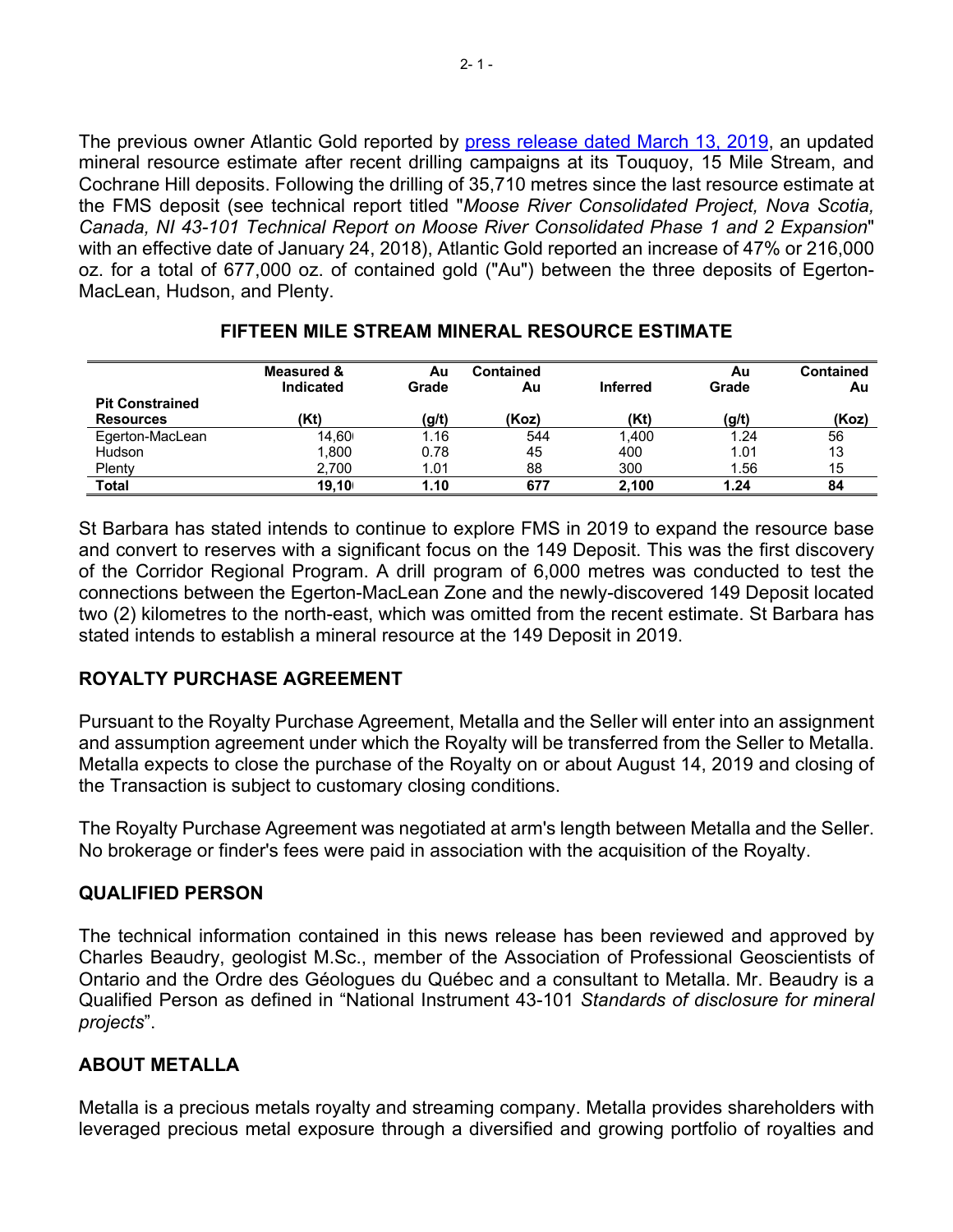streams. Our strong foundation of current and future cash-generating asset base, combined with an experienced team gives Metalla a path to become one of the leading gold and silver companies for the next commodities cycle.

For further information, please visit our website at www.metallaroyalty.com

# **ON BEHALF OF METALLA ROYALTY & STREAMING LTD.**

(signed) "Brett Heath"

President and CEO

### **CONTACT INFORMATION**

### **METALLA ROYALTY & STREAMING LTD.**

Brett Heath, President & CEO Phone: 604-696-0741 Email: info@metallaroyalty.com

Kristina Pillon, Investor Relations Phone: 604-908-1695 Email: kristina@metallaroyalty.com

#### Website: www.metallaroyalty.com

*Neither the TSXV nor its Regulation Services Provider (as that term is defined in the policies of the Exchange) accept responsibility for the adequacy or accuracy of this release.*

# *Technical and Third-Party Information*

# *Cautionary Note Regarding Forward-Looking Statements*

*This press release contains "forward-looking information" and "forward-looking statements" within the meaning of applicable Canadian and U.S. securities legislation. The forward-looking statements herein are made as of the date of this press release only, and the Company does not assume*  any obligation to update or revise them to reflect new information, estimates or opinions, future events or results or otherwise, except as required *by applicable law.* Ĩ

*Often, but not always, forward-looking statements can be identified by the use of words such as "plans", "expects", "is expected", "budgets", "scheduled", "estimates", "forecasts", "predicts", "projects", "intends", "targets", "aims", "anticipates" or "believes" or variations (including negative variations) of such words and phrases or may be identified by statements to the effect that certain actions "may", "could", "should", "would", "might" or "will" be taken, occur or be achieved. Forward-looking statements and information include, but are not limited to, statements with respect to the transactions contemplated under the Royalty Purchase Agreement, anticipated cash flows and production upon completion of the Royalty Transaction, the completion of the Royalty Transaction, proposed future transactions Metalla may undertake and their expected timing and statements of St Barbara's regarding its intentions for FMS and 149 Deposit. Forward-looking statements and information are based on forecasts of future results, estimates of amounts not yet determinable and assumptions that, while believed by management to be reasonable, are inherently subject to significant business, economic and competitive uncertainties, and contingencies. Forward-looking statements and information are subject to various known and unknown risks and uncertainties, many of which are beyond the ability of Metalla to control or predict, that may cause Metalla's actual results, performance or achievements to be materially different from those expressed or implied thereby, and are developed based on assumptions about such risks, uncertainties and other factors set out herein, including but not limited to: the requirement for regulatory approvals and third party consents, the impact of general business and economic conditions, the absence of control over the mining operations from which Metalla will purchase gold and receive royalties, including risks related to international operations, government relations and environmental regulation, the inherent risks involved in the exploration and development of mineral properties; the uncertainties involved in interpreting exploration data; the potential for delays in exploration or development activities; the geology, grade and continuity of mineral deposits; the possibility that future exploration, development or mining results will not be consistent with Metalla's expectations; accidents, equipment breakdowns, title matters, labor disputes or other unanticipated difficulties or interruptions in operations; fluctuating metal prices; unanticipated*